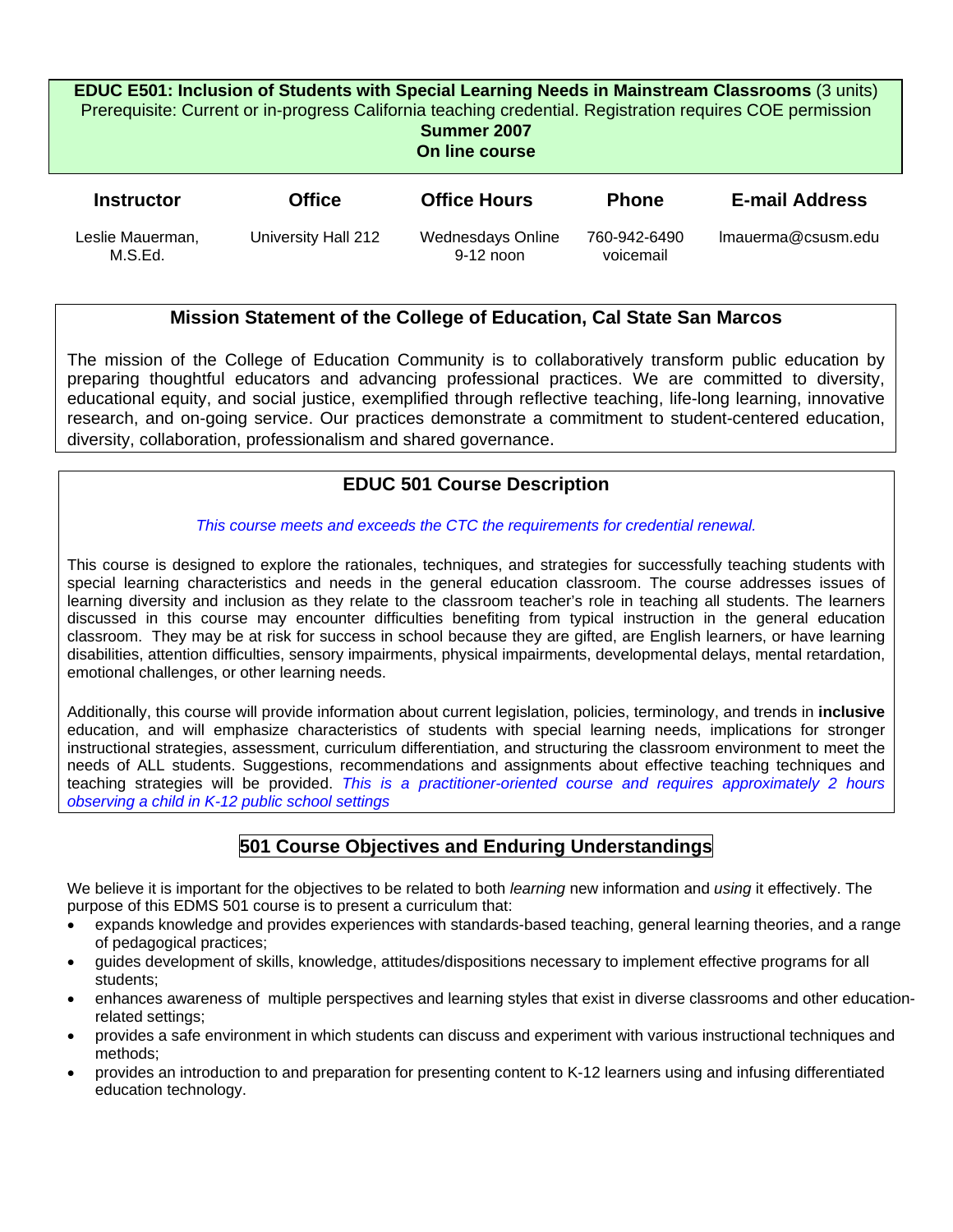The goals of this course include the acquisition of a knowledge base *and* skills of practical application regarding the following 13 key concepts and constructs:

- 1. The Mission of the College of Education, which guides our teaching practices;
- 2. Inclusion and inclusive schools in a multicultural society ;
- 3. Laws, policies, guidelines, and issues in serving children with special learning abilities;
- 4. Characteristics of children with special learning needs;
- 5. The Student Study Team (SST) process;
- 6. The Circle of Courage as a theoretical framework for educating all children;
- 7. Standards-based education
- 8. Best Practices in curriculum, lesson design, and classroom management;
- 9. Nondiscriminatory assessment and diagnosis of children with special learning abilities;
- 10. Special education referral processes: the IEP team and other support staff;
- 11. Observation of students in inclusive and segregated settings;
- 12. Family-centered perspectives; and
- 13. Developing an action plan based on one's educational philosophy.

#### Activities and Instructional Methods for Realizing Objectives

Online discussions group work online lectures readings web site access videos online reflections

#### Evaluation of Attainment of These Knowledge Bases and Skills

Consistent online attendance reflections independence, collaboration, creativity active participation in collaborative activities group presentations disabling characteristics utilization in lesson planning

# **Required Course Textbooks**

### **1. Villa, R. A., and Thousand, J. S., Eds. (2005).** *Creating an inclusive schooL* **(2nd ed.). Alexandria, VA: ASCD.**

*In this book, you will learn how students with disabilities, their parents, their teachers, and administrators "walked their talk" about inclusion! Also included are "voices" by parents and practitioners about actual students.* 

**2. Turnbull, R., Turnbull, A., Shank, M., and Smith, M. (2006)** *Exceptional lives: Special education in today's schools* **(5th ed.) Upper Saddle River, NJ: Pearson Merrill Prentice Hall.** 

*This is a values-based text that focuses on several inclusive principles. These are clearly articulated throughout this course, and consequently lead to the creation of a community of learners.* 

#### **Other Resources and Websites**

Teacher Performance Expectations (TPEs): TPEs At-a-Glance:

http://lynx.csusm.edu/COE/fieldExperience/TPEs.at.a.Glance.pdf

• Full Text: http://lynx.csusm.edu/coe/fieldExperience/Handbook.MS/TPEs.FullText.doc

Bloom's Taxonomy: http://www.officeport.com/edu/bloomq.htm

California Content Standards: http://www.cde.ca.gov/be/st/ss/

#### **Additional Websites for Differentiated Instruction**

- CAST Universal Design for Learning: Differentiated Instruction (http://www.cast.org/publications/ncac/ncac\_diffinstruc.html)
- **Enhancing Learning with Technology: Differentiating Instruction** (http://members.shaw.ca/priscillatheroux/differentiating.html)
- Technology and Differentiated Instruction Web Resources (http://k12.albemarle.org/Technology/DI/)
- OSBI Toolkit 9 Differentiated Instruction Using the Grow Network (http://sbci.cps.k12.il.us/professional.html)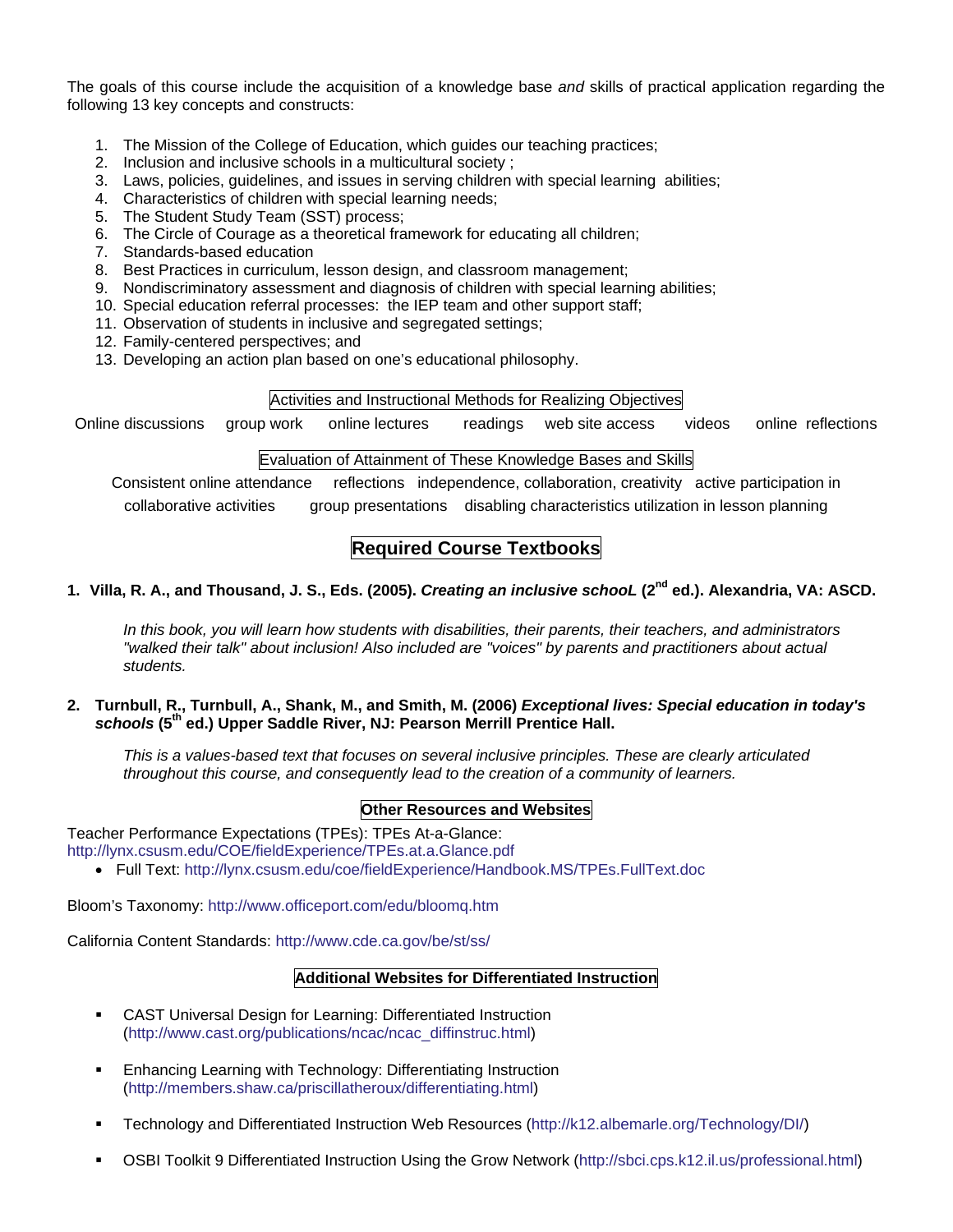Differentiation of Instruction in the Elementary Grades (http://www.ericdigests.org/2001-2/elementary.html)

### **INFUSED COMPETENCIES**

### **Authorization to Teach English Learners Senate Bill (SB) 2042**

This credential program has been specifically designed to prepare teachers for the diversity of languages often encountered in California public school classrooms. The authorization to teach English learners is met through the infusion of content and experiences within the credential program, as well as additional coursework. Students successfully completing this program receive a credential with authorization to teach English learners. See "Authorization to Teach English Learners Competencies." (Approved by CCTC in SB 2042 Program Standards, 8/2002)

#### **Special Education**

Consistent with the intent to offer a seamless teaching credential in the College of Education, this course demonstrates the collaborative infusion of special education competencies that reflect inclusive educational practices.

#### **Accommodation for Disabilities**

Students requiring reasonable accommodations will receive services and need to contact Disable Student Services (DSS) in order to make the necessary arrangements. This office is located in Craven Hall, Room 5025a, and can be reached by phone at 760) 750-4905 or 7600 750-4909 for TDD users.

#### **Technology**

This course infuses specific technology competencies required to prepare our candidates to use technologies, emphasizing their use in both teaching practice and student learning. Candidates are expected to use technology as part of their professional practice, as well as to research the topics discussed in this course.

#### **College of Education Attendance Policy**

Due to the dynamic and interactive nature of courses in the College of Education, all students are expected to attend all classes and participate actively. At a minimum, students must attend more than 80% of class time, or s/he may not receive a passing grade for the course at the discretion of the instructor. Individual instructors may adopt more stringent attendance requirements. Should the student have extenuating circumstances, s/he should contact the instructor as soon as possible. *(Adopted by the COE Governance Community, December, 1997).*

#### **University-Wide Writing Requirement**

CSUSM requires that all students meet the writing criteria of a minimum of 2500 words per course. EDMX 512 in-class reflections, WebCT submissions, TaskStream postings, as well as the following assignments shall serve to meet this important writing requirement: Personal Philosophy paper, Understanding by Design (Backward Design) Unit project, SST expert reports, FCP teaching tips, and the Disabling Characteristics Matrix. All assignments may be found in this syllabus with performance scoring rubrics.

#### **CSUSM Academic Honesty Policy**

"Students will be expected to adhere to standards of academic honesty and integrity, as outlined in the Student Academic Honesty Policy. All written work and oral presentation assignments must be original work. All ideas/materials that are borrowed from other sources must have appropriate references to the original sources. Any quoted material should give credit to the source and be punctuated with quotation marks.

Students are responsible for honest completion of their work including examinations. There will be no tolerance for infractions. If you believe there has been an infraction by someone in the class, please bring it to the instructor's attention. The instructor reserves the right to discipline any student for academic dishonesty in accordance with the general rules and regulations of the university. Disciplinary action may include the lowering of grades and/or the assignment of a failing grade for an exam, assignment, or the class as a whole."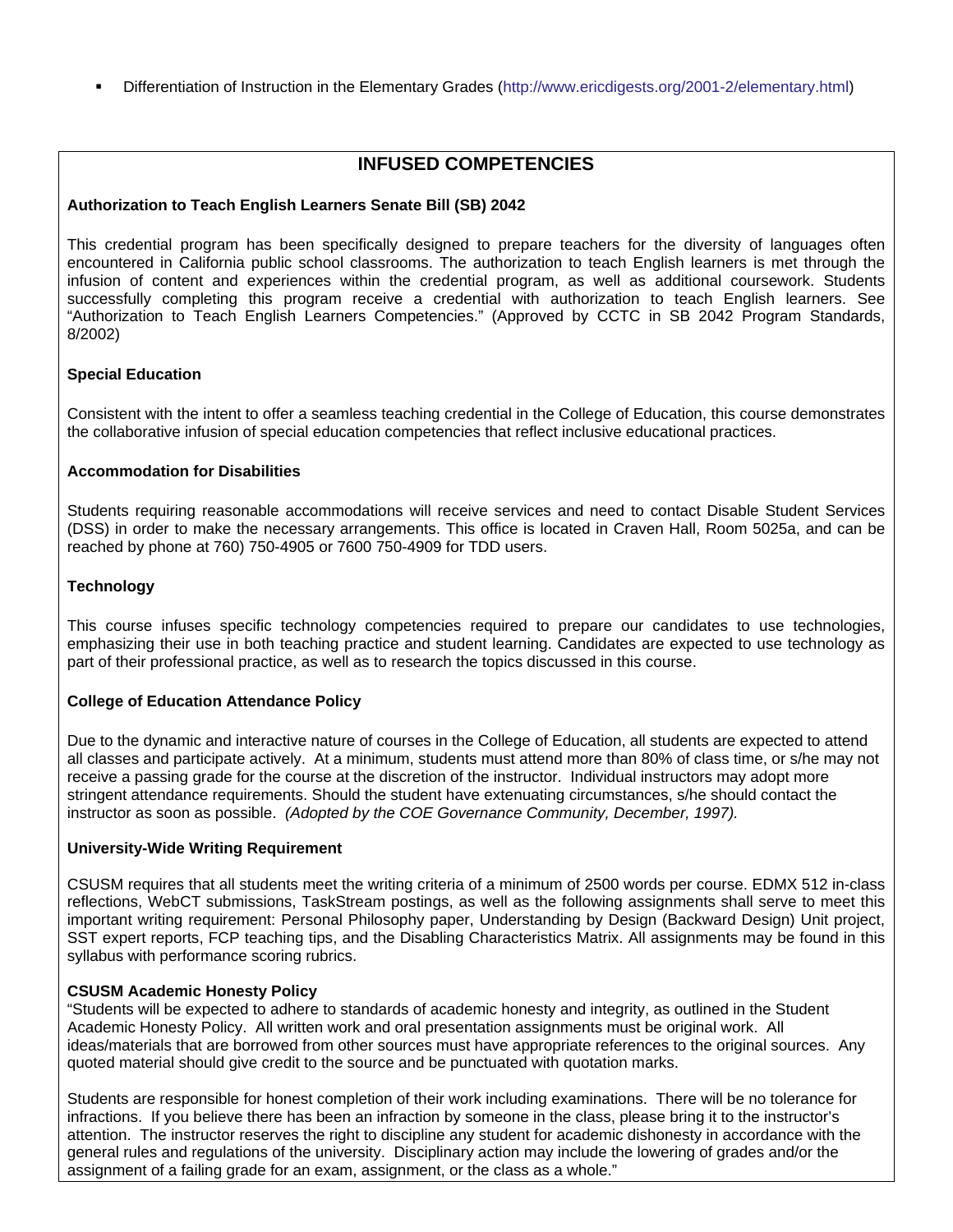Incidents of Academic Dishonesty will be reported to the Dean of Students. Sanctions at the University level may include suspension or expulsion from the University.

#### **Plagiarism:**

As an educator, it is expected that each student will do his/her own work, and contribute equally to group projects and processes. Plagiarism or cheating is unacceptable under any circumstances. If you are in doubt about whether your work is paraphrased or plagiarized see the Plagiarism Prevention for Students website

http://library.csusm.edu/plagiarism/index.html. If there are questions about academic honesty, please consult the University catalog

### **Teaching Performance Expectations (TPE) Competencies**

The Teaching Performance Expectations (TPEs) were developed by the California Commission on Teacher Credentialing (CCTC) through rigorous research and consultation with California educators. The TPEs fall into the following six broad domains, which describe the set of knowledge, skills, and abilities beginning teachers should be able to demonstrate: (For full text of TPEs, go to http://www.csun.edu/~sb4310/tpes.htm) Teacher Performance Expectation (TPE) Competencies

The course objectives, assignments, and assessments have been aligned with the CTC standards for both a general and Special Education Credential. This course is designed to help teachers seeking a California teaching credential to develop the skills, knowledge, and attitudes necessary to assist schools and district in implementing effective programs for all students. The successful candidate will be able to merge theory and practice in order to realize a comprehensive and extensive educational program for all students. You will be required to formally address the following TPEs in this course:

| 1. Making Subject Matter Comprehensible to Students                    | 2. Assessing Student Learning                                                 |
|------------------------------------------------------------------------|-------------------------------------------------------------------------------|
| 3. Engaging and Supporting Students in Learning                        | 4. Planning Instruction/Designing Learning<br><b>Experiences for Students</b> |
| 5. Creating/Maintaining Effective Environments for Student<br>Learning | 6. Developing as a Professional Educator                                      |

EDMS 501 *primarily* addresses three (3) TPEs, although we secondarily address others throughout the course.

TPE 6d - Engaging and supporting **all** learners

 *(Student Study Team Assignment)* 

TPE 8 - Learning about students: Demonstrate ability to identify and design effective instruction for all students  *(The Differentiation/Characteristics Matrix Assignment, Family Centered Perspective assignment)* 

TPE 10 - Creating & managing effective instructional time

 *(Differentiated Understanding by Design Project Assignment)*

#### **EDMS 501 also responds,** *in part***, to the following TPEs:**

- TPE 2 Monitor and support student learning during instruction
- TPE 5 Ensure the active and equitable engagement of all students in the learning process
- TPE 6 Employ developmentally appropriate teaching practices to all learners
- TPE 9 Plan/ design learning experiences for children and adolescents that include goals, strategies, activities, with materials that effectively coordinate academic content and all students' needs, abilities, and development
- TPE 11 Demonstrate ability to maintain effective social environments for student learning by including positive behavior supports and addressing social and emotional development of students in a classroom management plan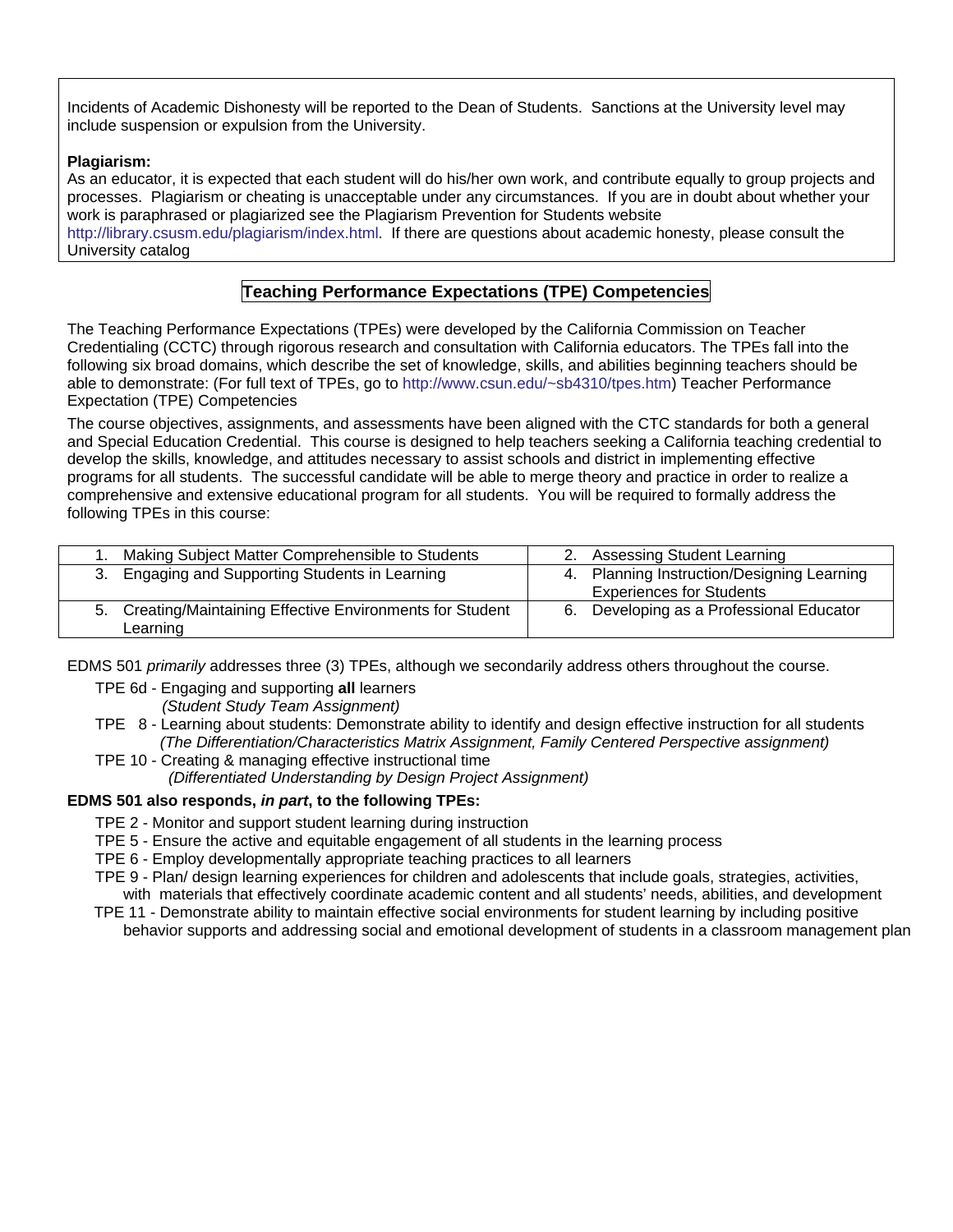# **SB 2042 - AUTHORIZATION TO TEACH ENGLISH LEARNERS COMPETENCIES**

| <b>PART 1:</b>                                                                                                                                     | <b>PART 2:</b>                                                                                                                    | PART 3:                                                                                             |  |
|----------------------------------------------------------------------------------------------------------------------------------------------------|-----------------------------------------------------------------------------------------------------------------------------------|-----------------------------------------------------------------------------------------------------|--|
| <b>LANGUAGE STRUCTURE AND</b>                                                                                                                      | <b>METHODOLOGY OF BILINGUAL,</b>                                                                                                  | <b>CULTURE AND</b>                                                                                  |  |
| <b>FIRST- AND SECOND-LANGUAGE</b><br><b>DEVELOPMENT</b>                                                                                            | <b>ENGLISH LANGUAGE</b><br>DEVELOPMENT, AND CONTENT<br><b>INSTRUCTION</b>                                                         | <b>CULTURAL DIVERSITY</b>                                                                           |  |
| I. Language Structure and Use:<br><b>Universals and Differences</b><br>(including the structure of English)                                        | I. Theories and Methods of<br><b>Bilingual Education</b>                                                                          | I. The Nature of Culture                                                                            |  |
| The sound systems of language<br>Α.<br>(phonology)                                                                                                 | А.<br>Foundations                                                                                                                 | Definitions of culture<br>А.                                                                        |  |
| Word formation (morphology)<br>В.                                                                                                                  | Organizational models: What works<br>В.<br>for whom?                                                                              | Perceptions of culture<br>В.                                                                        |  |
| Syntax<br>С.                                                                                                                                       | Instructional strategies<br>C.                                                                                                    | C.<br>Intra-group differences (e.g., ethnicity,<br>race, generations, and micro-cultures)           |  |
| Word meaning (semantics)<br>D.                                                                                                                     | II. Theories and Methods for Instruction<br>In and Through English                                                                | Physical geography and its effects on<br>D.<br>culture                                              |  |
| Е.<br>Language in context                                                                                                                          | Teacher delivery for both English<br>А.<br>language development and content<br>instruction                                        | Cultural congruence<br>Е.                                                                           |  |
| Written discourse<br>F.                                                                                                                            | Approaches with a focus on English<br>В.<br>language development                                                                  | II. Manifestations of Culture: Learning<br><b>About Students</b>                                    |  |
| Oral discourse<br>G.                                                                                                                               | Approaches with a focus on content<br>C.<br>area instruction (specially designed<br>academic instruction delivered in<br>English) | What teachers should learn about their<br>А.<br>students                                            |  |
| Nonverbal communication<br>Н.                                                                                                                      | Working with paraprofessionals<br>D.                                                                                              | How teachers can learn about their<br>В.<br>students                                                |  |
| Language Change<br>ı.                                                                                                                              |                                                                                                                                   | C. How teachers can use what they learn<br>about their students (culturally<br>responsive pedagogy) |  |
| II. Theories and Factors in First- and<br><b>Second-Language Development</b>                                                                       | III. Language and Content Area<br><b>Assessment</b>                                                                               | <b>III. Cultural Contact</b>                                                                        |  |
| Historical and current theories and<br>А.<br>models of language analysis that have<br>implications for second-language<br>development and pedagogy | Purpose<br>А.                                                                                                                     | Concepts of cultural contact<br>А.                                                                  |  |
| Psychological factors affecting first- and<br>В.<br>second-language development                                                                    | Methods<br>В.                                                                                                                     | В.<br>Stages of individual cultural contact                                                         |  |
| C. Socio-cultural factors affecting first- and<br>second-language development                                                                      | C.<br>State mandates                                                                                                              | The dynamics of prejudice<br>C.                                                                     |  |
| <b>D.</b> Pedagogical factors affecting first- and<br>second-language development                                                                  | Limitations of assessment<br>D.                                                                                                   | Strategies for conflict resolution<br>D.                                                            |  |
| E. Political factors affecting first- and<br>second-language development                                                                           | <b>Technical concepts</b><br>Е.                                                                                                   | IV. Cultural Diversity in U.S. and CA                                                               |  |
|                                                                                                                                                    |                                                                                                                                   | <b>Historical perspectives</b><br>Α.                                                                |  |
|                                                                                                                                                    |                                                                                                                                   | Demography<br>В.                                                                                    |  |
|                                                                                                                                                    |                                                                                                                                   | Migration and immigration<br>С.                                                                     |  |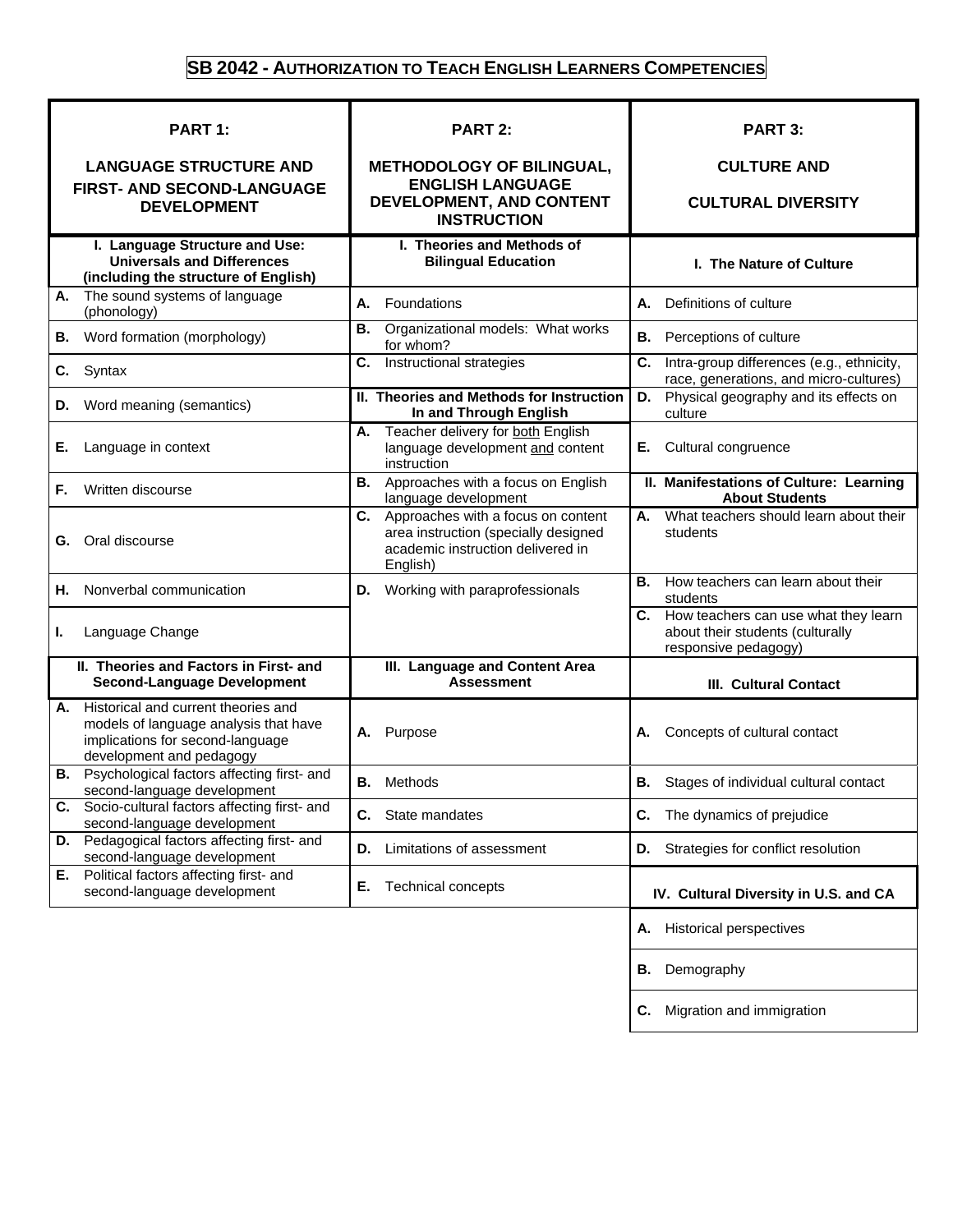### **Course Requirements & Grading Policy**

- **1.** The COE attendance policy states that "students must attend all class sessions". As you set your schedule for time you will devote to your online class, it is advisable to choose one consistent time to "attend" class. This course is **'asynchronous.'** You are learning on your own time, yet have obligations to the course timeline and to other students within the class." Please call or email the instructor when you are unable to attend class or when you will be late"—*for online class, this applies to your small group meetings with colleagues.* It is the policy of the CSUSM College of Education that any student who misses 20% or more of class time or class sessions may not receive a passing grade for a course. All online time is recorded, including articles and assignments read, conversations and discussion time.
- **2. Always use "Person-First" language** in *all written and oral assignments and class discussions*. For example, say, "Student with Autism" rather than "Autistic student." Say, "Juan who lives with cerebral palsy" rather than "My CP student." – Etc. Refer to this commentary for further details: http://www.kidstogether.org/pep-1st02.htm
- **3. Word-process all written documents. Save/Keep a copy of all work**. You need these copies for your records and future use as potential professional portfolio entries.
- **4.** Complete/submit assignments on due dates for full credit—but **late is better than not at all**
- **5.** Readings and homework assignments are listed on the dates on which they are due. .
	- a. If you have extraordinary circumstances that impact completion of your assignments, advise the instructor in advance.
	- b. Any time that you have questions or concerns, please contact the instructor immediately, via course mail AND outside email.
	- c. Assignment due dates are *real*.
		- i. Late assignments will not receive full credit.
		- ii. Unless *prior* instructor approval is secured, assignments will not be accepted three days after the due date.
- **6.** It is expected that students will **proofread and edit their assignments** prior to submission.
	- a. Students will ensure that the text is error-free (grammar, spelling), and ideas are logically and concisely presented.
	- b. The assignment grade will be negatively affected as a result of this oversight.
- **7.** Scoring will also include a component of "professional dispositions and demeanor." Students will conduct themselves at all times in ways that are generally expected of those who are in or entering the education field and the teaching profession. This includes but is not limited to:
	- On-time arrival and full attendance to all class sessions; (cyberspace meetings)
	- Advance preparation of readings;
	- Timely submission of assignments;
	- Demonstration of respectful, positive interpersonal communication and participation with classmates, instructors, and school personnel in all settings (e.g., whole group, small group, in/outside of class);
	- Carefully considered, culturally aware approaches to solution-finding.
- **8.** Select a class "buddy" to ensure you receive handouts and information if you miss all/part of a class.[For online classes, arrange an online check in time with your buddy] Note their contact info here:

| Rı                            |                   |
|-------------------------------|-------------------|
| $\overline{\phantom{0}}$<br>- | $ -$<br>un.<br>__ |
| Λ                             |                   |

#### **Grade Point Values**

| Α  | (95-100 points)  | А- | $(90-94$ points) |
|----|------------------|----|------------------|
| B+ | $(86-89$ points) |    | $(83-85$ points) |
| в- | $(80-82$ points) | C+ | (79-80 points)   |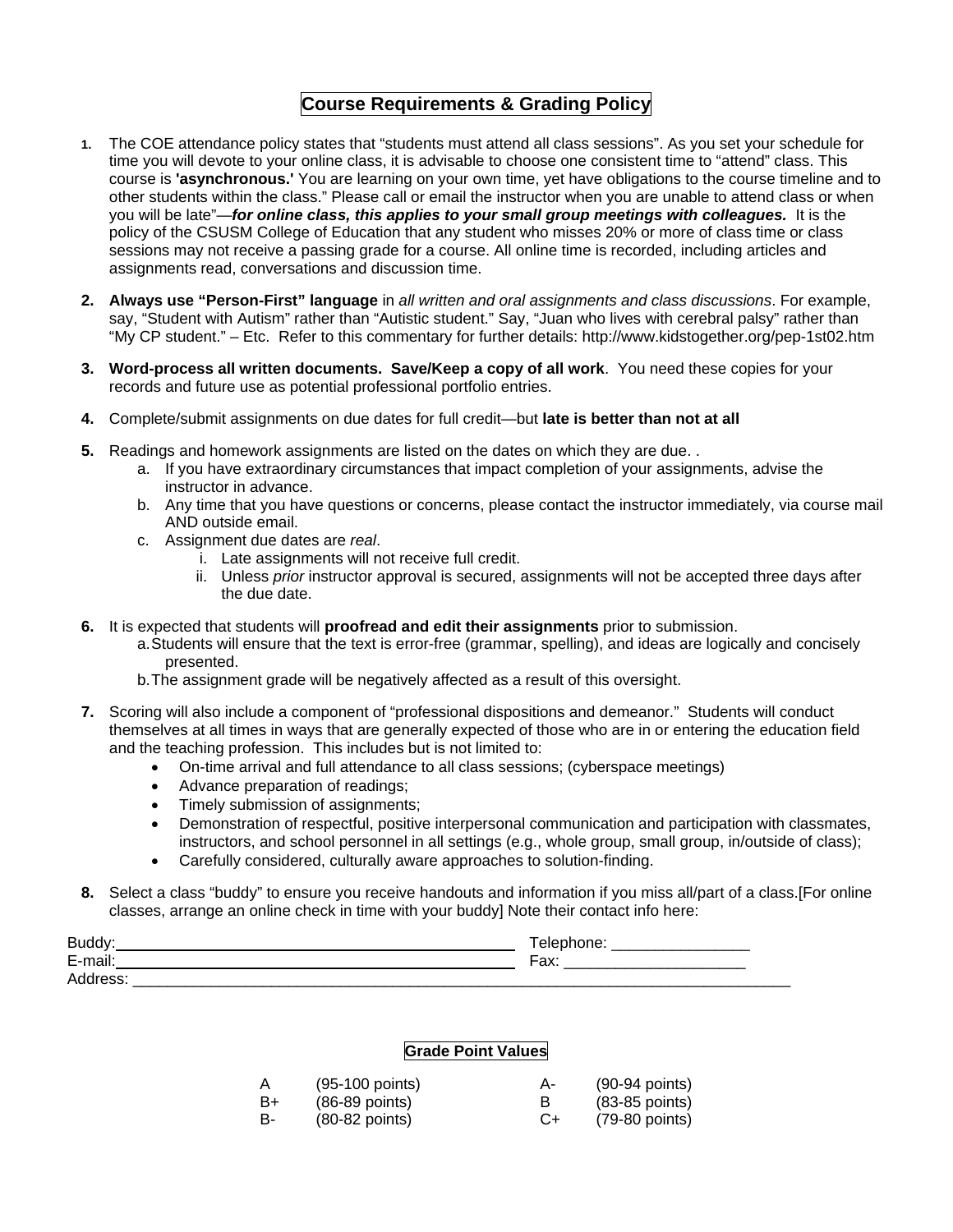- A (Excellent): Performance at the highest level, showing sustained excellence in meeting all course objectives and requirements and exhibiting an unusual degree of intellectual initiative.
- B (Good): Performance at a high level, showing consistent and effective achievement in meeting course objectives and requirements.
- C+ (Satisfactory): Performance at an adequate level, meeting basic objectives and requirements of the course.

*NOTE: The minimum acceptable grade for a course in the professional education sequence is "C+." A "B" average must be maintained. (CSUSM General Catalog)* 

### **Course Assignments**

*Note: Assignment details are available in the Study Guides in the online WebCT class. Assignments are NOT in chronological order here.* 

| <b>Assignment</b>                         | <b>Point Value</b> |
|-------------------------------------------|--------------------|
| <b>Student Study Team Group</b>           | 10                 |
| Presentation (TPE 6d)                     |                    |
| Philosophy of Education Action Plan       | 10                 |
| (TPE 10)                                  |                    |
| <b>Disability Matrix</b>                  | 15                 |
| (TPE 8)                                   |                    |
| <b>Family-Centered Perspectives Group</b> | 10                 |
| Presentation                              |                    |
| <b>Observation Activity and Report</b>    | 15                 |
| Attendance/Participation/ Online time     | 15                 |
| with colleagues                           |                    |
| Study Guide Assignments &                 | 25 combined        |
| <b>Discussion Board Contributions</b>     |                    |
| Total                                     | 100 points         |

*See last page of syllabus for class and assignment schedule* 

### **Performance Rubric for Assignments**

**5--**Response is made to all elements of Assignment. Evidence of thorough comprehension of literature; there is application of a variety of sources, including personal experiences; noteworthy

**4--**Response is made to most elements of Assignment. Evidence of general comprehension of literature and active application of sources. Personal experiences are referenced.

**3--**Response is made to some elements of Assignment. Evidence of limited comprehension of literature and application of sources. Personal experiences may or may not be referenced.

**2--**Response to elements of Assignment is cursory. Comprehension of literature appears vague, limited application of sources may only center on personal experiences. Part of the response may be incorrect.

**1--**Response to elements of Assignment is incomplete as well as comprehension. Many parts of the response may be incorrect. Minimal effort/on time or late; sketchy

#### **0--**No credit for work not done/not attempted

Person-first language must be used throughout all written assignments. For more specific details about this convention, refer to IDEA: http://wrightslaw.com/ or http://www.ncset.org/publications/related/ideatransition.asp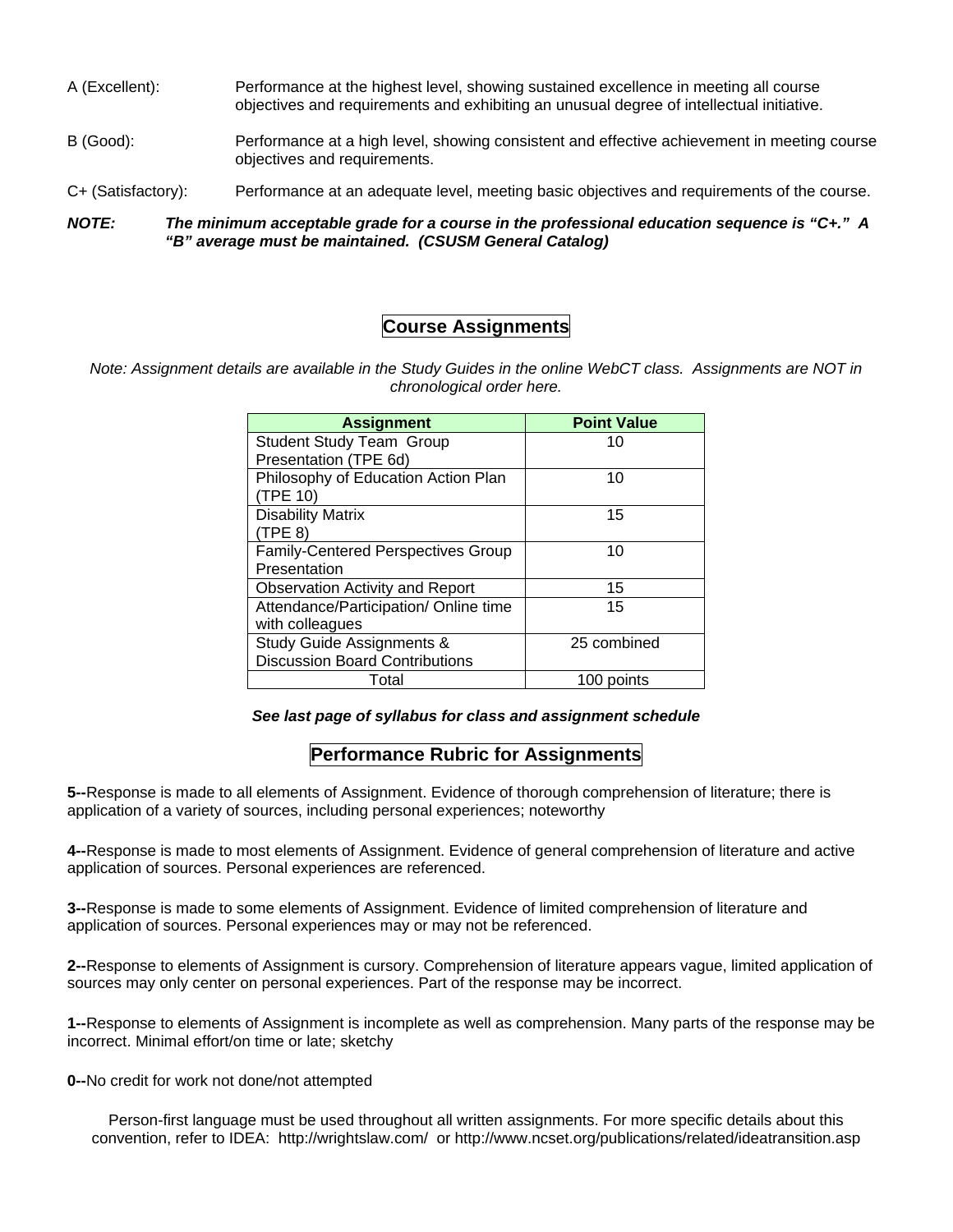### **EDUC 501 Course Study Guides**

The Study Guides (SG) are the core of the course progression and contain at least one assignment per week for every week of the term. Frequently, there will be a long-term assignment ongoing occurring concurrently with a short term discussion assignment. Close attention must be paid to the course schedule in order to ensure success.

The study guides are intended to accomplish two major instructional outcomes: The first is to ensure that active learning takes place—even online. The literature and research on cognitive development is clear about the need for actively engaging the cognitive processes. The second is to "model" or demonstrate several *types* of study guides, each designed to actually *accommodate* a specific learning need. For some Study Guides, we have provided choices (another "best practice" which current educational research indicates is related to increased achievement) for modes of task completion.

*Time Management* is the key to your success in this course! Participation in this online course is critical to your success. A typical 3-credit graduate class meets for 3 hours for each of its 15 class sessions to guarantee you 45 hours of instructor—student contact time. For each one hour of class, students are expected to spend a minimum of 2 additional hours, or a total of at least 90 hours, preparing and studying. The grand total is 135 hours (45+90 = 135). Students will need to distribute 135 hours of learning time thoughtfully and carefully to complete the work.

The **"Tentative Course Schedule"** provided below demonstrates the 'reasonability' of completing course assignments within the course time frame. Remember, as stated this course is **'asynchronous'**, that is, class does not meet online at a certain time, as a rule. You are learning on your own time, yet there are time limitations within a university semester structure, and you will set up specific appointments with classmates to complete group work online together.

Through the online analog, your instructors are able to track dates and times of your course attendance, and the course pages visited. Instructors will use this data to assist in evaluating your course participation. Remember again that one of the keys to success in 'distance learning' is time management. If there are any conflicts, notify the instructor immediately.

#### **Instructor Response Time**

Generally, your instructor(s) will provide you with answers to questions submitted via the Course Mail and/or Discussion Board tools on a *weekly* basis. Though instructors are frequently online more often than this, please keep in mind that instructors do not approach this class on an all-day-every-day basis. We encourage and watch for evidence that students demonstrate a consistent approach to the class, utilizing collaborative, positive, professional inquiry and problem-solving approaches. The Study Guides are specifically designed to foster collaboration and to encourage students to help other students on the Main Discussion Board. ALL written entries by students are visible to the instructor.

# **Unique Course Requirements: Values Base**

We believe each person is "exceptional" and important to the world. Each person has different physical attributes, learning styles, emotional needs, and cognitive expression. Each person has the right to be respected regardless of those differences. Some differences may be substantial, and require that professional educators, in **partnership** with parents and other specialists intentionally design accommodations and adaptations to the general education curriculum and instruction.

Remember: This course is designed with YOU, a prospective or current teacher, as the focus. You are the *sine qua non* of successful educational programs for students with exceptional needs. Although this is an "overview of special learning needs" rather than an in-depth skills acquisition course, the intent is to empower you to acquire a better understanding of yourself and your relationships with people who have diverse and often challenging needs.

**Great Expectations:** Students have many capabilities that have not been tapped and we can develop new visions of what is possible.

**Positive Contributions**: Individuals with disabilities contribute positively to their families, schools, friends, and communities.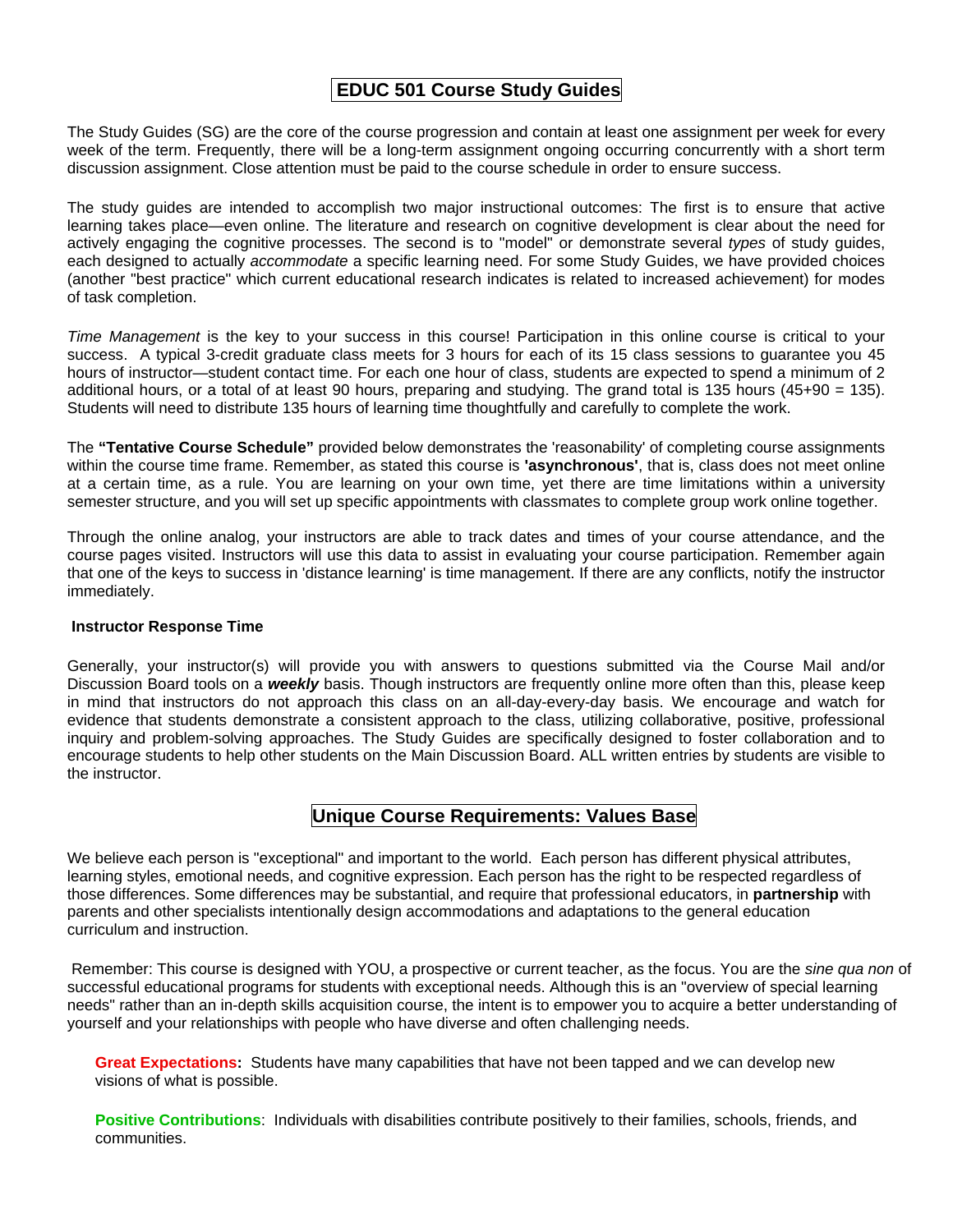**Inherent Strengths**: Educational programs need to identify, highlight, and build upon students' strengths.

**Choices**: Promoting self-determination and self-advocacy, educators can support students and families to direct their own lives.

**Relationships**: Connections--with each other, educators, and friends in the community--are crucial to a high quality of life.

**Full Citizenship**: Less able does not EVER mean less worthy.

What is the "Big Picture" for this class? Whether you are a parent of a child with disabilities, a sibling, teacher, or friend, we believe that the highest distinction you can make is when you are able to apply the key concepts, constructs, and principles of this course so as to recognize and respond to *all* students effectively and inclusively.